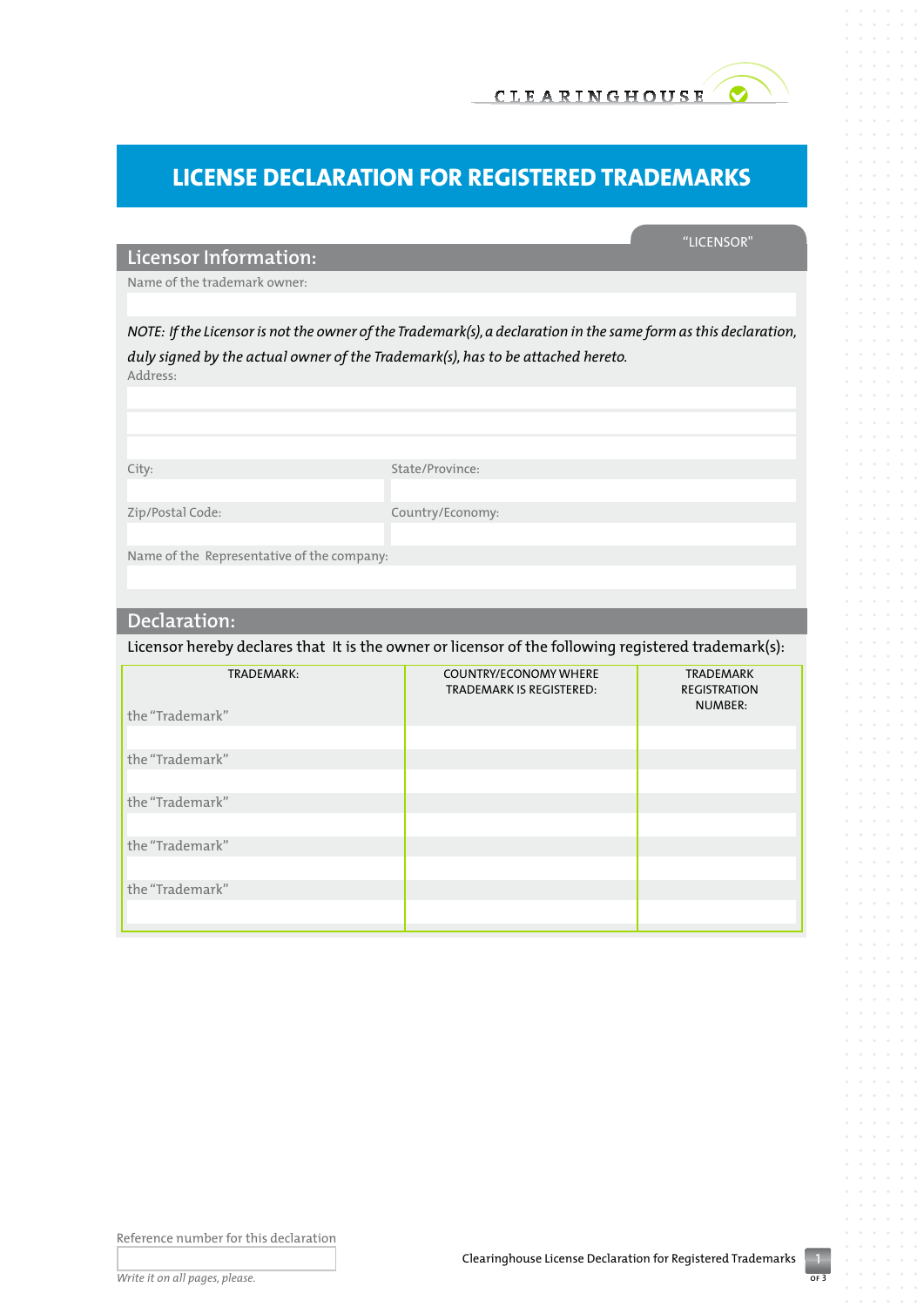

and the control of the control of

 $\alpha$  $\alpha$ 

 $\alpha$  $\alpha = \alpha = \alpha$  $\alpha$  $\bar{\phantom{a}}$  $\alpha = \alpha = \alpha$  $\alpha$  $\bar{\phantom{a}}$  $\alpha$  $\alpha$ 

 $\alpha = \alpha = 0$  $\sim$  $\ddot{\phantom{a}}$ 

> $\alpha = 0$  $\sim$  $\alpha$  $\bar{z}$  $\sim$

 $\alpha = \alpha = \alpha$  $\circ$ 

> $\alpha$  $\alpha$  $\alpha$

 $\circ$  $\bar{\rm o}$  $\alpha$  $\sim$ 

 $\alpha = \alpha$  $\bar{\phantom{a}}$  $\bar{\rm o}$ 

 $\circ$  $\alpha$  $\circ$  $\bar{a}$  $\alpha$  $\bar{\sigma}$ 

 $\alpha = 0$ 

 $\alpha$  $\sim$ 

 $\sim$  $\alpha = \alpha = \alpha$ 

|                                                                             |                                                        | "LICENSEE"                       |
|-----------------------------------------------------------------------------|--------------------------------------------------------|----------------------------------|
| Licensee Information:                                                       |                                                        |                                  |
| Name:                                                                       |                                                        |                                  |
|                                                                             |                                                        |                                  |
| Address:                                                                    |                                                        |                                  |
|                                                                             |                                                        |                                  |
|                                                                             |                                                        |                                  |
|                                                                             |                                                        |                                  |
| City:                                                                       | State/Province:                                        |                                  |
|                                                                             |                                                        |                                  |
| Zip/Postal Code:                                                            | Country/Economy:                                       |                                  |
|                                                                             |                                                        |                                  |
| Name of the Representative:                                                 |                                                        |                                  |
|                                                                             |                                                        |                                  |
| To apply for the registration of the Trademark Record in the Clearinghouse: |                                                        |                                  |
| <b>TRADEMARK:</b>                                                           | <b>COUNTRY/ECONOMY WHERE</b><br>TRADEMARK IS RESISTENT | <b>TRADEMARK</b><br>DFCICTDATION |

| IRADEMARK:      | <b>COUNTRY/ECONOMY WHERE</b><br><b>TRADEMARK IS REGISTERED:</b> | IRADEMARK<br><b>REGISTRATION</b><br>NUMBER: |
|-----------------|-----------------------------------------------------------------|---------------------------------------------|
| the "Trademark" |                                                                 |                                             |
| the "Trademark" |                                                                 |                                             |
| the "Trademark" |                                                                 |                                             |
| the "Trademark" |                                                                 |                                             |
| the "Trademark" |                                                                 |                                             |

Reference number for this declaration